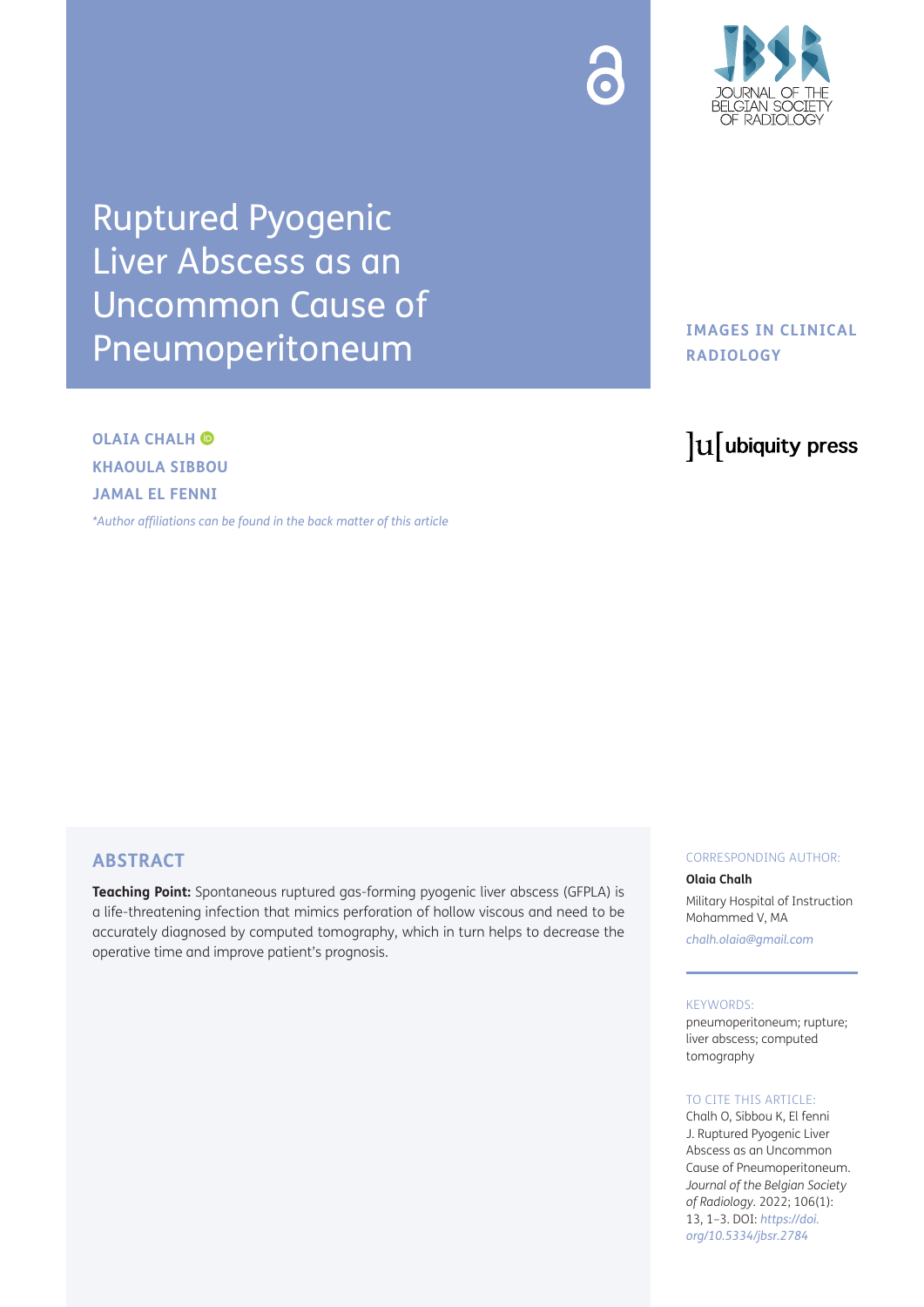## **CASE HISTORY**

A 65-years-old woman with uncontrolled diabetes mellitus and history of endoscopic biliary stenting for choledocholithiasis three years ago was urgently admitted with complaints of severe abdominal pain and fever. Physical examination revealed high temperature of 39.5°C and generalized rigidity of the abdominal wall, suggesting peritonitis. Her heart rate was 120 beats/ min and her blood pressure were 120/80 mmHg. She had a pallor and jaundice. Blood examination showed high levels of white blood cells, C-reactive protein, biomarkers of cholestasis, and serum glucose. Contrastenhanced computed tomography (CT) of the abdomen was performed (**[Figure 1A](#page-1-0)**, **B**). Axial and coronal images showed a gas-forming liver abscess (10  $\times$  9  $\times$  5 cm) at the segment VI adjacent to the capsule (asterisks), which was ruptured within the peritoneal cavity causing diffuse pneumoperitoneum (red arrows) with fat stranding and peritoneal effusion (curved arrows). Thickening and enhancement of common biliary duct wall, especially around biliary stent, suggestive of cholangitis was also noted (arrowheads). The patient passed away a few minutes after her admission into the surgery room.

## **COMMENTARY**

Gas-forming pyogenic liver abscess (GFPLA) is a severe form of liver infection with a high rate of morbidity and poor prognosis especially in geriatric population. It occurs most commonly in patients with uncontrolled diabetes mellitus. *Klebsiella pneumoniae* is the most incriminate pathogen in the production of gas within the liver abscess [\[1](#page-2-1)].

Spontaneous rupture of GFPLA within peritoneal cavity causing pneumoperitoneum is a life-threatening complication. It occurs in almost 5.4% of all liver abscesses [[1\]](#page-2-1).

Clinically, it is often manifested as septic shock or sometimes asymptomatic in diabetic patients due to blunted immunological response [[1](#page-2-1)].

Emergency imaging modalities play an optimum role in correct diagnosis and may contribute to treatment planning. Chest and abdominal radiography may reveal pneumoperitoneum with gas pockets on the right-upper abdomen. Ultrasound may show high-attenuating hyperechogenic foci into the liver. However, it is often surpassed by computed tomography (CT), which remains the key to an early and accurate diagnosis. As pneumoperitoneum is often due to perforation of hollow viscous, CT may rule out differential diagnosis and confirm the presence of gas within the liver abscess with signs of peritonitis [\[1](#page-2-1)].

In the absence of diffuse peritonitis, percutaneous or laparoscopic drainage of localized GFPLA can be performed successfully. However, when features of peritonitis exist, laparotomy with debridement and drainage of the abscess cavity or partial hepatectomy remains an indispensable options of surgical treatment [[1](#page-2-1)].

## **COMPETING INTERESTS**

The authors have no competing interests to declare.

<span id="page-1-0"></span>